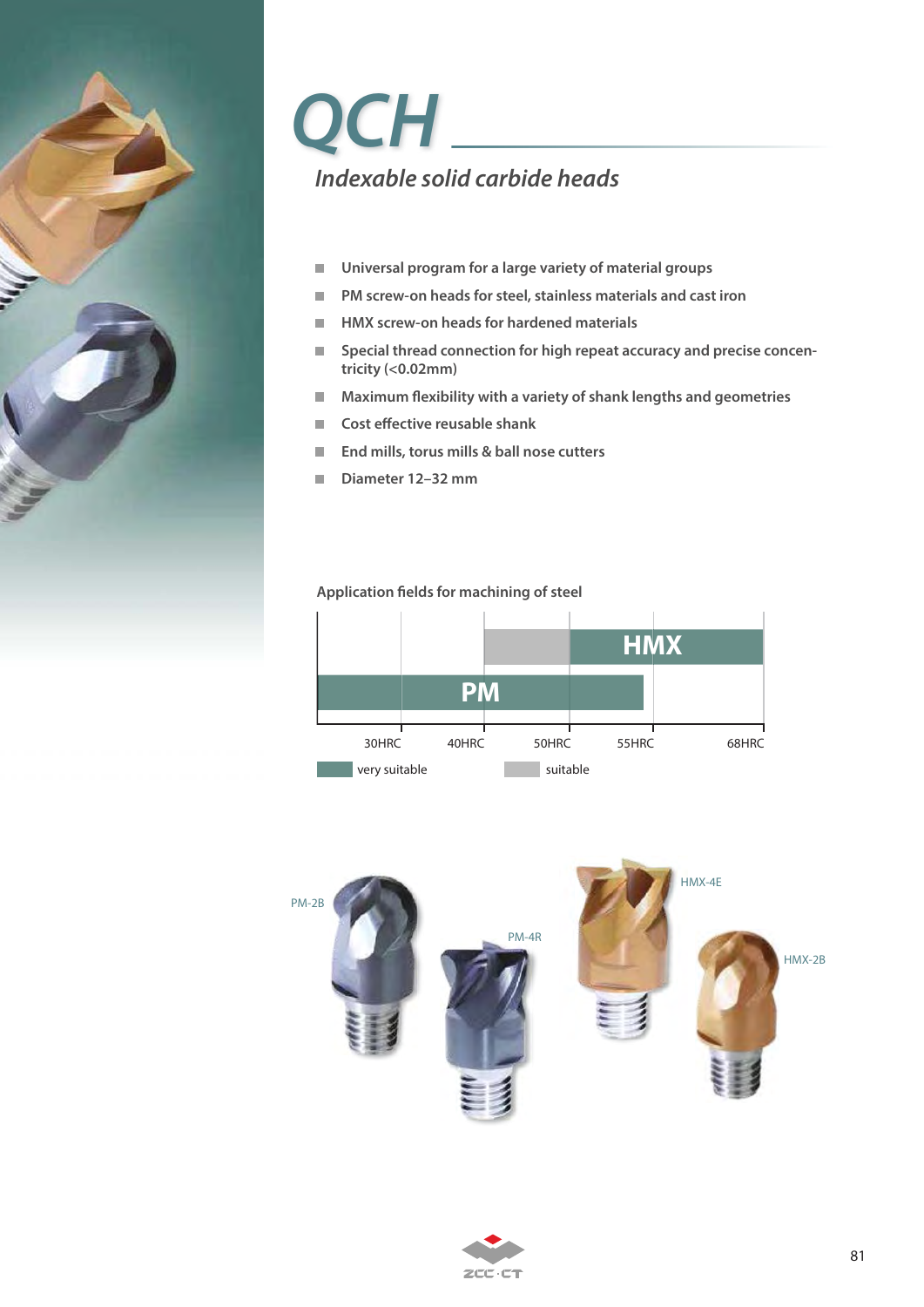**Contract Contract Contract** 

33333

– Centre cutting – Helix angle 30°

**Ball nose cutter High-performance machining**

**CONTRACTES** 

**PM-2B**

Turning

**A**

Technical<br>Information

Index



|  | <b>Application field</b> |  |   |                      |
|--|--------------------------|--|---|----------------------|
|  | M                        |  |   | $\vee$ Very suitable |
|  |                          |  | м | $\vee$ Suitable      |

| Spare parts   |                  |           |        |
|---------------|------------------|-----------|--------|
| <b>Thread</b> | Q8/Q10           | Q12/Q14   | Q18    |
| Wrench        | $QCH-10\times13$ | QCH-16×20 | OCH-26 |

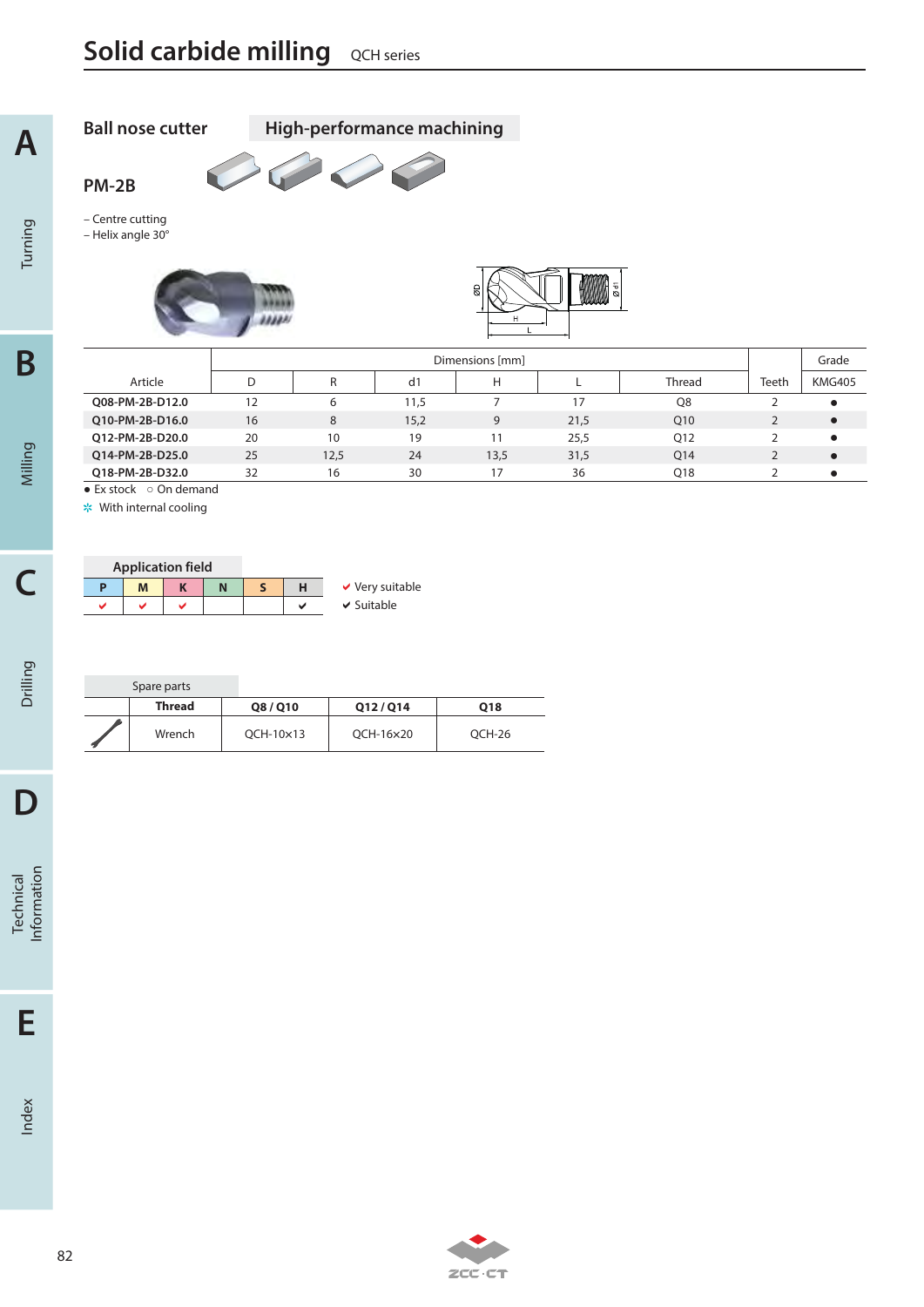**Ball nose cutter High-performance machining**



– Centre cutting

**PM-4B**

– Helix angle 30°





|                 |    | Dimensions [mm] |      |      |      |        |       |               |
|-----------------|----|-----------------|------|------|------|--------|-------|---------------|
| Article         |    | R               | d1   | Н    |      | Thread | Teeth | <b>KMG405</b> |
| Q08-PM-4B-D12.0 | 12 | 6               | 11,5 |      | 17   | Q8     | 4     |               |
| Q10-PM-4B-D16.0 | 16 | 8               | 15,2 | 9    | 21,5 | Q10    | 4     |               |
| O12-PM-4B-D20.0 | 20 | 10              | 19   | 11   | 25,5 | Q12    | 4     |               |
| O14-PM-4B-D25.0 | 25 | 12,5            | 24   | 13,5 | 31,5 | Q14    | 4     |               |
| O18-PM-4B-D32.0 | 32 | 16              | 30   | 17   | 36   | Q18    | 4     |               |

 $\overline{\bullet}$  Ex stock  $\circ$  On demand

With internal cooling

|   | <b>Application field</b> |  |        |                      |
|---|--------------------------|--|--------|----------------------|
|   | м                        |  |        | $\vee$ Very suitable |
| u |                          |  | $\sim$ | $\vee$ Suitable      |

| Spare parts   |           |           |        |
|---------------|-----------|-----------|--------|
| <b>Thread</b> | Q8/Q10    | 012/014   | Q18    |
| Wrench        | OCH-10×13 | OCH-16×20 | OCH-26 |



2CC-CT

**A**

Index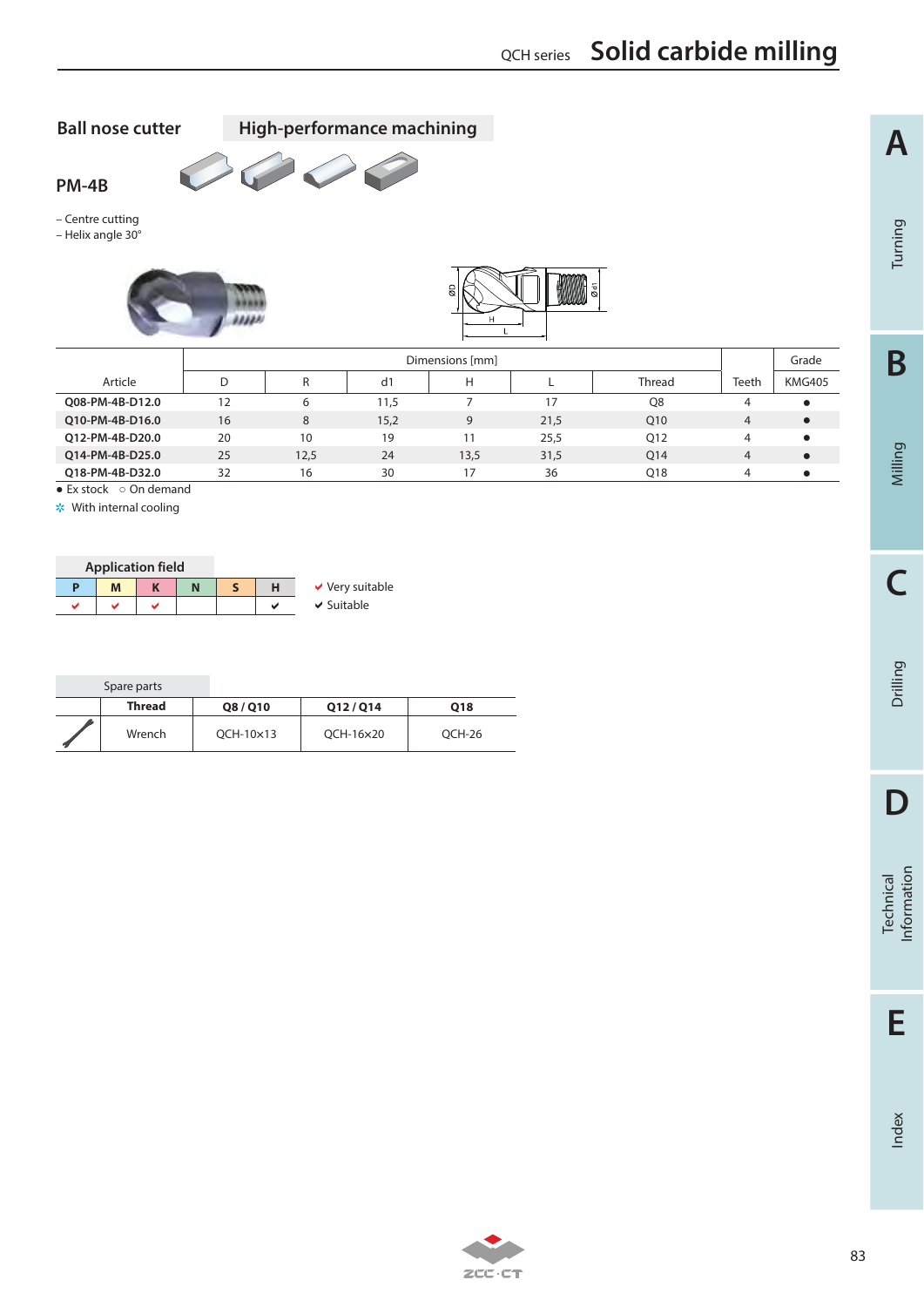**Square shoulder mill Hard machining**

 $\bigcirc$ 

C

lini)<br>1

**PM-4E**

– Centre cutting – Helix angle 45°

Turning

**A**

**C**

Drilling

**D**

Technical<br>Information

**E**

Index

 $\overline{\bullet}$  Ex stock  $\circ$  On demand With internal cooling

| <b>Application field</b> |   |  |   |  |                      |
|--------------------------|---|--|---|--|----------------------|
| Ð                        | M |  | N |  | $\vee$ Very suitable |
|                          |   |  |   |  | $\vee$ Suitable      |

| Spare parts |               |           |        |
|-------------|---------------|-----------|--------|
| Thread      | <b>Q8/Q10</b> | 012/014   | Q18    |
| Wrench      | OCH-10×13     | OCH-16×20 | OCH-26 |

200.01

D | d1 | H | L | Thread |Teeth | KMG405

Dimensions [mm] Grade

**Q08-PM-4E-D12.0** 12 11,5 7 17 Q8 4 ●<br> **Q10-PM-4E-D16.0** 16 15,2 9 21,5 Q10 4 ● **Q10-PM-4E-D16.0** 16 15,2 9 21,5 Q10 4  $\bullet$ **Q12-PM-4E-D20.0** 20 19 11 25,5 Q12 4  $\bullet$ **Q14-PM-4E-D25.0** 25 24 13,5 31,5 Q14 4  $\bullet$ **Q18-PM-4E-D32.0** 32 30 30 17 36 Q18 4  $\bullet$ 

Article | D | d1 | H | L | Thread |Teeth

84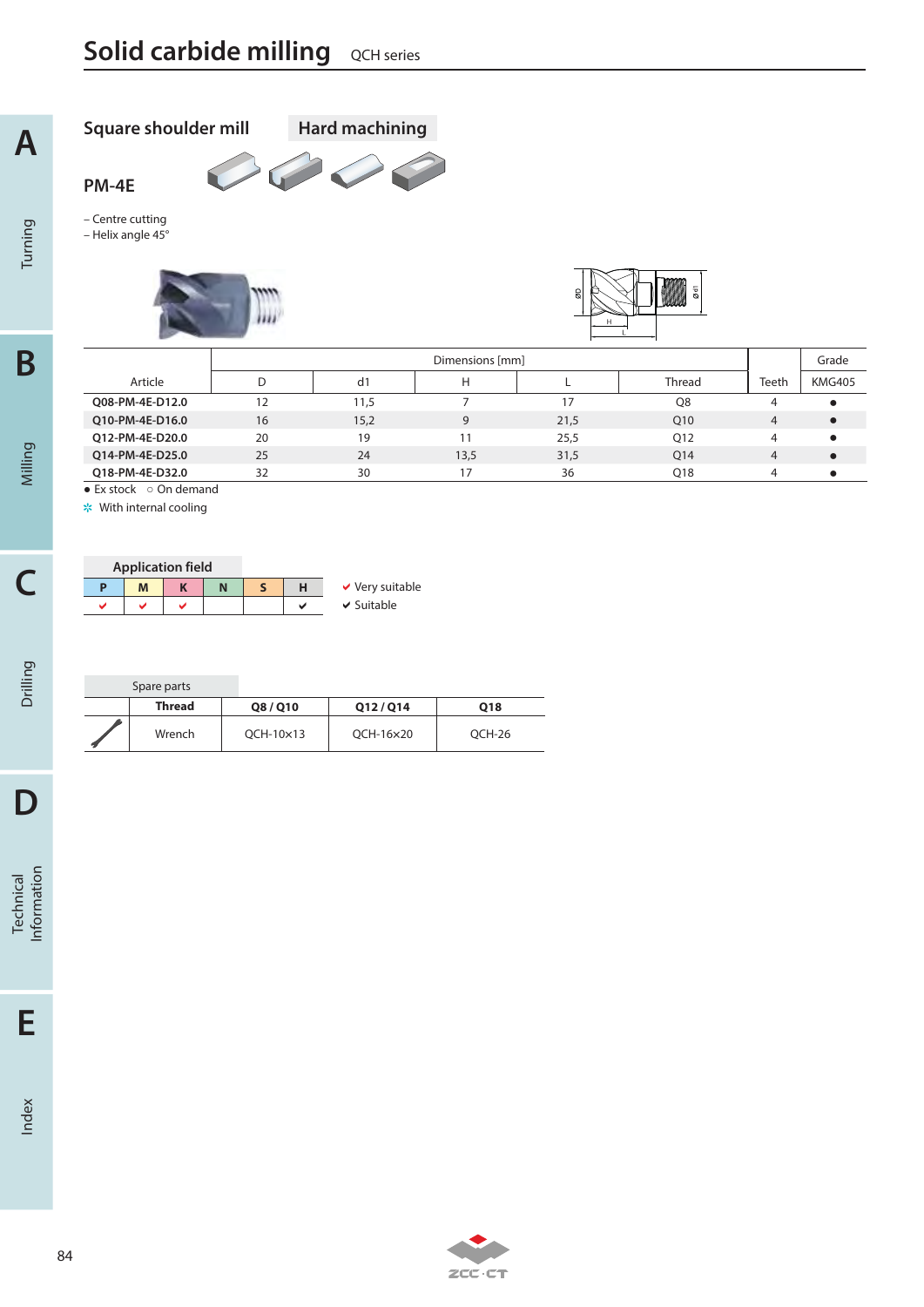**Torus mill High-performance machining**

 $\overline{\phantom{0}}$ 

 $\sqrt{2}$ 



– Centre cutting – Helix angle 30°





|                     |    | Dimensions [mm] |                |      |      |                 |                |               |
|---------------------|----|-----------------|----------------|------|------|-----------------|----------------|---------------|
| Article             | D  | R               | d <sub>1</sub> | Н    |      | <b>Thread</b>   | Teeth          | <b>KMG405</b> |
| 008-PM-4R-D12.0R1.0 | 12 |                 | 11,5           | 7    | 17   | O <sub>8</sub>  | 4              |               |
| 008-PM-4R-D12.0R2.0 | 12 | 2               | 11,5           | 7    | 17   | O <sub>8</sub>  | $\overline{4}$ | $\bullet$     |
| O10-PM-4R-D16.0R1.0 | 16 |                 | 15,2           | 9    | 21,5 | Q10             | 4              | $\bullet$     |
| O10-PM-4R-D16.0R1.5 | 16 | 1.5             | 15,2           | 9    | 21,5 | O <sub>10</sub> | $\overline{4}$ | $\bullet$     |
| 010-PM-4R-D16.0R2.0 | 16 | 2               | 15,2           | 9    | 21,5 | Q10             | 4              | ٠             |
| Q12-PM-4R-D20.0R1.0 | 20 |                 | 19             | 11   | 25,5 | Q12             | $\overline{4}$ | $\bullet$     |
| 012-PM-4R-D20.0R2.0 | 20 | 2               | 19             | 11   | 25,5 | Q12             | 4              | ٠             |
| 014-PM-4R-D25.0R1.0 | 25 |                 | 24             | 13,5 | 31,5 | Q14             | $\overline{4}$ | $\bullet$     |
| 014-PM-4R-D25.0R2.0 | 25 | $\overline{2}$  | 24             | 13,5 | 31,5 | Q14             | 4              | $\bullet$     |
| 014-PM-4R-D25.0R2.5 | 25 | 2.5             | 24             | 13.5 | 31,5 | O14             | 4              | $\bullet$     |
| 018-PM-4R-D32.0R1.0 | 32 |                 | 30             | 17   | 36   | Q18             | 4              | $\bullet$     |
| 018-PM-4R-D32.0R2.0 | 32 | $\overline{2}$  | 30             | 17   | 36   | O <sub>18</sub> | $\overline{4}$ | $\bullet$     |
| 018-PM-4R-D32.0R3.0 | 32 | 3               | 30             | 17   | 36   | Q18             | 4              | $\bullet$     |

 $\bullet$  Ex stock  $\circ$  On demand

\* With internal cooling

| <b>Application field</b> |  |   |                      |
|--------------------------|--|---|----------------------|
| Μ                        |  |   | $\vee$ Very suitable |
|                          |  | м | $\vee$ Suitable      |

| Spare parts   |               |           |        |
|---------------|---------------|-----------|--------|
| <b>Thread</b> | <b>Q8/Q10</b> | 012/014   | Q18    |
| Wrench        | OCH-10×13     | OCH-16×20 | OCH-26 |



Technical<br>Information

**A**

Turning

**B**

Milling

**C**

Drilling

Index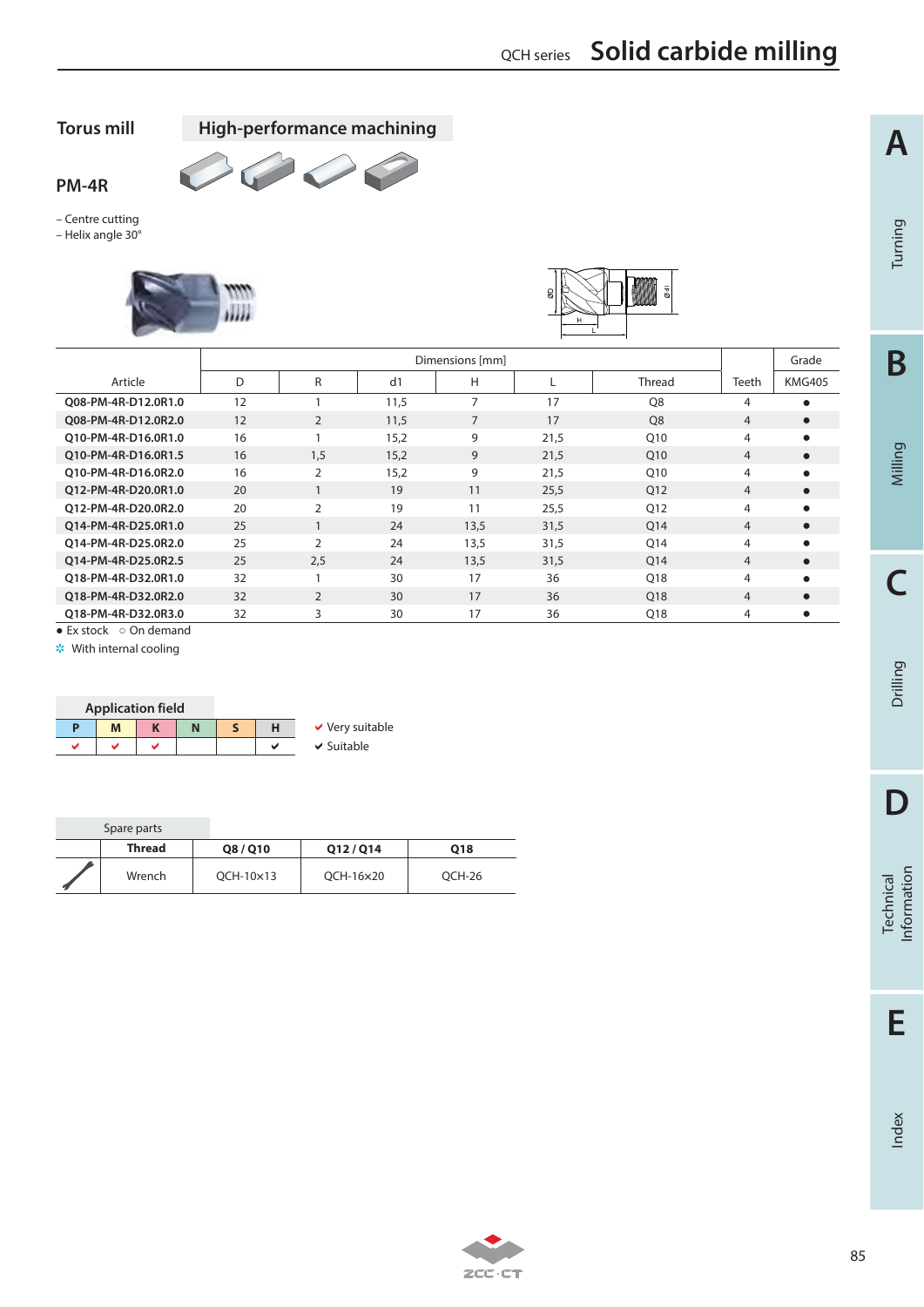**A**

Turning

**C**

**Ball nose cutter Hard machining**C.  $\bigg($ **HMX-2B**

– Centre cutting – Helix angle 35°





|                       |    | Dimensions [mm] |      |      |      |                 |       |                |
|-----------------------|----|-----------------|------|------|------|-----------------|-------|----------------|
| Article               | D  | R               | d1   | Н    |      | <b>Thread</b>   | Teeth | <b>KMG5515</b> |
| O08-HMX-2B-D12.0      | 12 | 6               | 11,5 |      | 17   | Q8              |       | $\bullet$      |
| O10-HMX-2B-D16.0      | 16 | 8               | 15,2 | 9    | 21,5 | O <sub>10</sub> |       |                |
| O12-HMX-2B-D20.0      | 20 | 10              | 19   |      | 25,5 | Q12             |       | $\bullet$      |
| O14-HMX-2B-D25.0      | 25 | 12,5            | 24   | 13,5 | 31,5 | O <sub>14</sub> |       | $\bullet$      |
| O18-HMX-2B-D32.0      | 32 | 16              | 30   |      | 36   | Q18             |       |                |
| • Evetade o On domand |    |                 |      |      |      |                 |       |                |

 $\bullet$  Ex stock  $\circ$  On demand

|   | <b>Application field</b> |  |  |                      |
|---|--------------------------|--|--|----------------------|
| Ð | M                        |  |  | $\vee$ Very suitable |
|   |                          |  |  | $\vee$ Suitable      |

| Spare parts |               |           |        |
|-------------|---------------|-----------|--------|
| Thread      | <b>Q8/Q10</b> | Q12/Q14   | Q18    |
| Wrench      | OCH-10×13     | OCH-16×20 | OCH-26 |

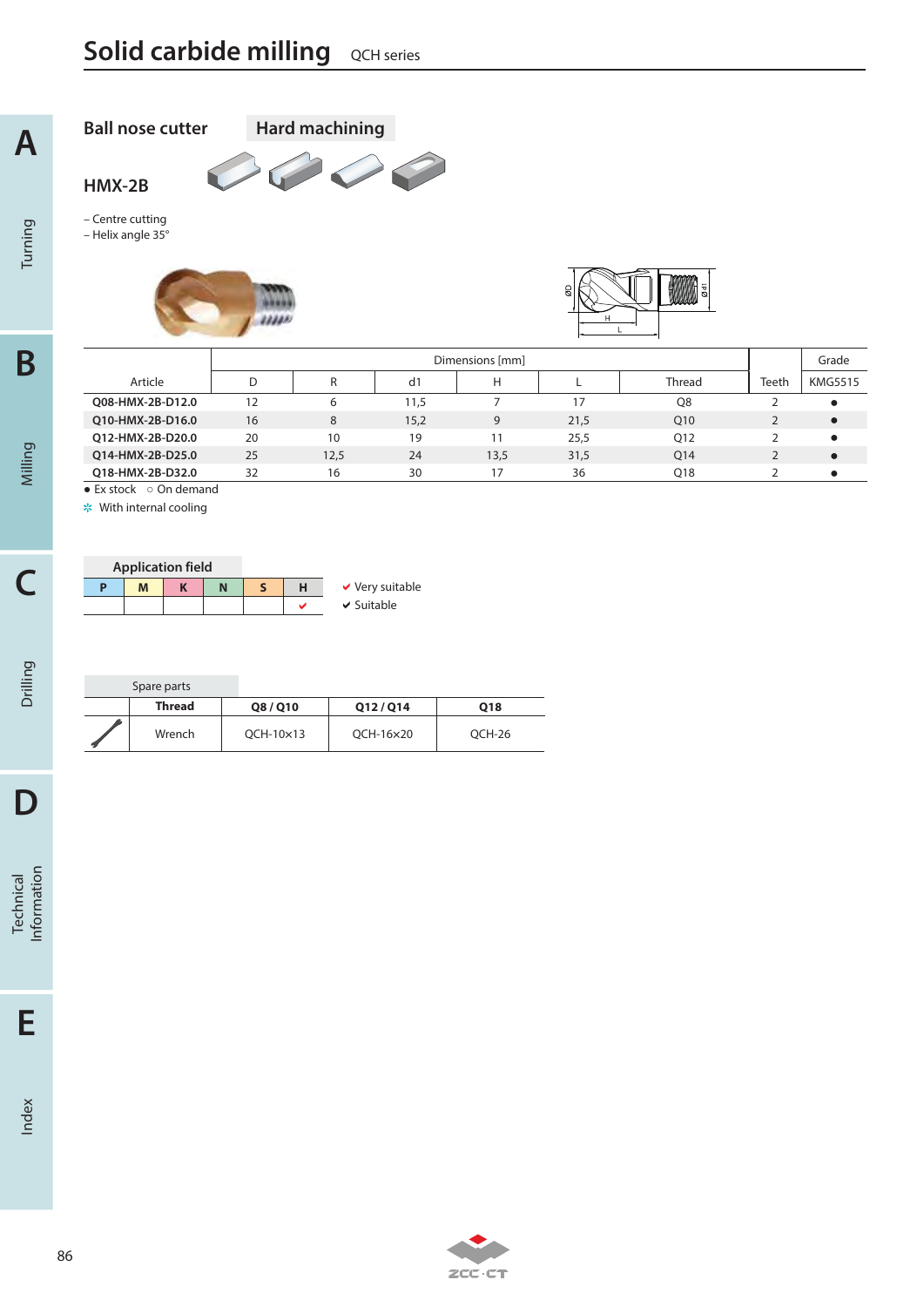**B**

**A**

Turning

**C**

**E**

Index

## QCH series **Solid carbide milling**

**Ball nose cutter Hard machining**



– Centre cutting – Helix angle 35°





| Dimensions [mm] |      |                |      |      |               |                | Grade          |
|-----------------|------|----------------|------|------|---------------|----------------|----------------|
| D               |      | d <sub>1</sub> | Н    |      | <b>Thread</b> | Teeth          | <b>KMG5515</b> |
| 12              | 6    | 11,5           |      | 17   | O8            | 4              |                |
| 16              | 8    | 15,2           | 9    | 21,5 | Q10           | $\overline{4}$ |                |
| 20              | 10   | 19             | 11   | 25.5 | 012           | 4              |                |
| 25              | 12,5 | 24             | 13,5 | 31,5 | Q14           | $\overline{4}$ |                |
| 32              | 16   | 30             | 17   | 36   | Q18           | 4              |                |
|                 |      |                |      |      |               |                |                |

 $\bullet$  Ex stock  $\circ$  On demand

|   |   | <b>Application field</b> |  |                      |
|---|---|--------------------------|--|----------------------|
| D | M |                          |  | $\vee$ Very suitable |
|   |   |                          |  | $\vee$ Suitable      |

| Spare parts |               |           |        |
|-------------|---------------|-----------|--------|
| Thread      | <b>Q8/Q10</b> | 012/014   | Q18    |
| Wrench      | OCH-10×13     | OCH-16×20 | OCH-26 |



| $\sim$ 1<br>÷, |  |
|----------------|--|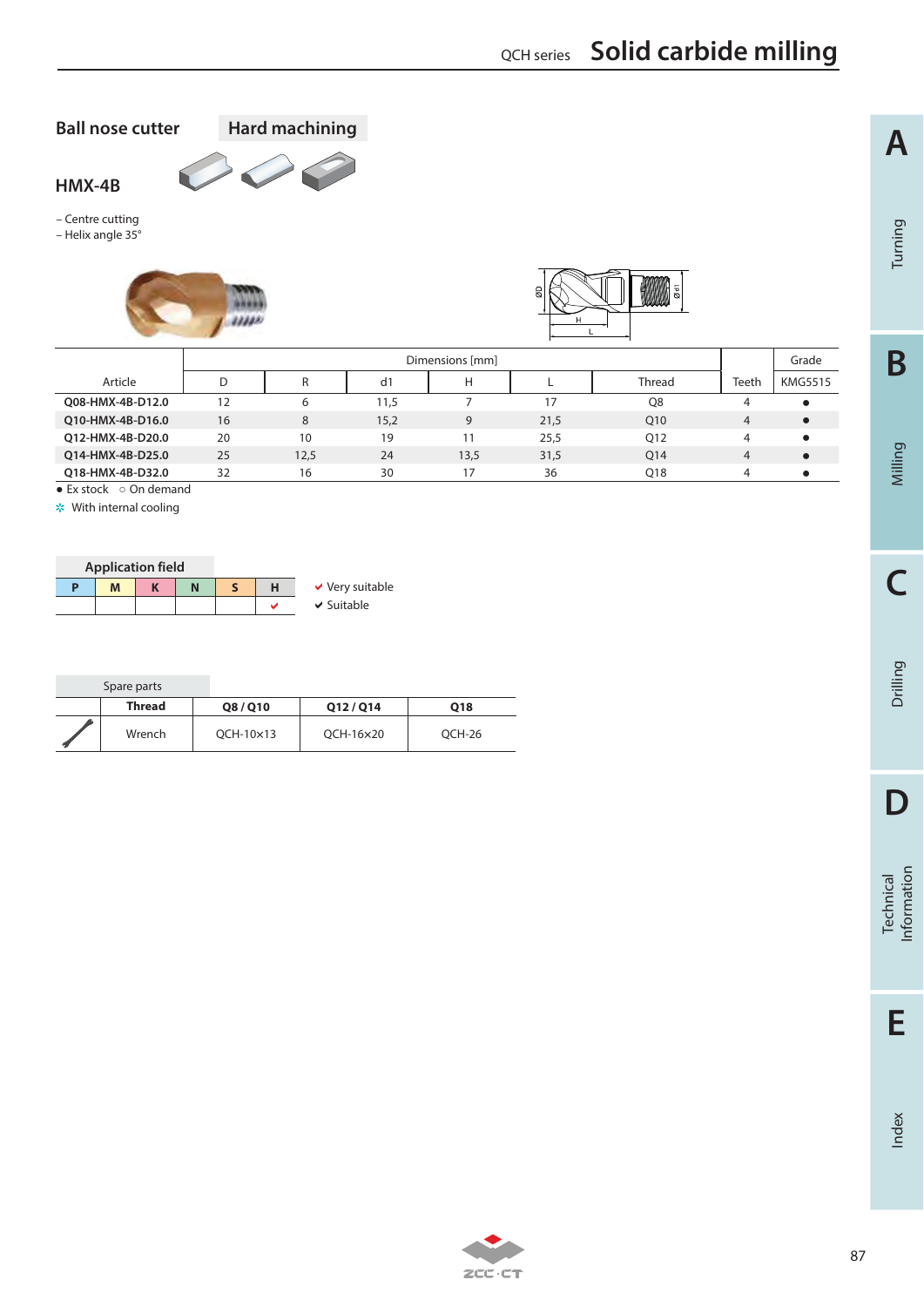**Square shoulder mill Hard machining**

P

**HMX-4E**

**A**

Turning

**B**

Milling

**C**

Drilling

**D**

Technical<br>Information

**E**

Index

– Centre cutting – Helix angle 45°





|                                      |    |      | Grade |      |                 |       |                |
|--------------------------------------|----|------|-------|------|-----------------|-------|----------------|
| Article                              |    | d1   | H     |      | <b>Thread</b>   | Teeth | <b>KMG5515</b> |
| Q08-HMX-4E-D12.0                     | 12 | 11,5 |       | 17   | Q8              | 4     |                |
| O10-HMX-4E-D16.0                     | 16 | 15,2 | 9     | 21,5 | Q10             | 4     |                |
| O12-HMX-4E-D20.0                     | 20 | 19   |       | 25,5 | Q12             | 4     |                |
| 014-HMX-4E-D25.0                     | 25 | 24   | 13.5  | 31,5 | O <sub>14</sub> | 4     |                |
| O18-HMX-4E-D32.0                     | 32 | 30   |       | 36   | O <sub>18</sub> | 4     |                |
| $\bullet$ Ex stock $\circ$ On demand |    |      |       |      |                 |       |                |

|    | <b>Application field</b> |  |  |                      |
|----|--------------------------|--|--|----------------------|
| D) | M                        |  |  | $\vee$ Very suitable |
|    |                          |  |  | $\vee$ Suitable      |

| Spare parts   |           |           |        |
|---------------|-----------|-----------|--------|
| <b>Thread</b> | Q8/Q10    | 012/014   | Q18    |
| Wrench        | OCH-10×13 | OCH-16×20 | OCH-26 |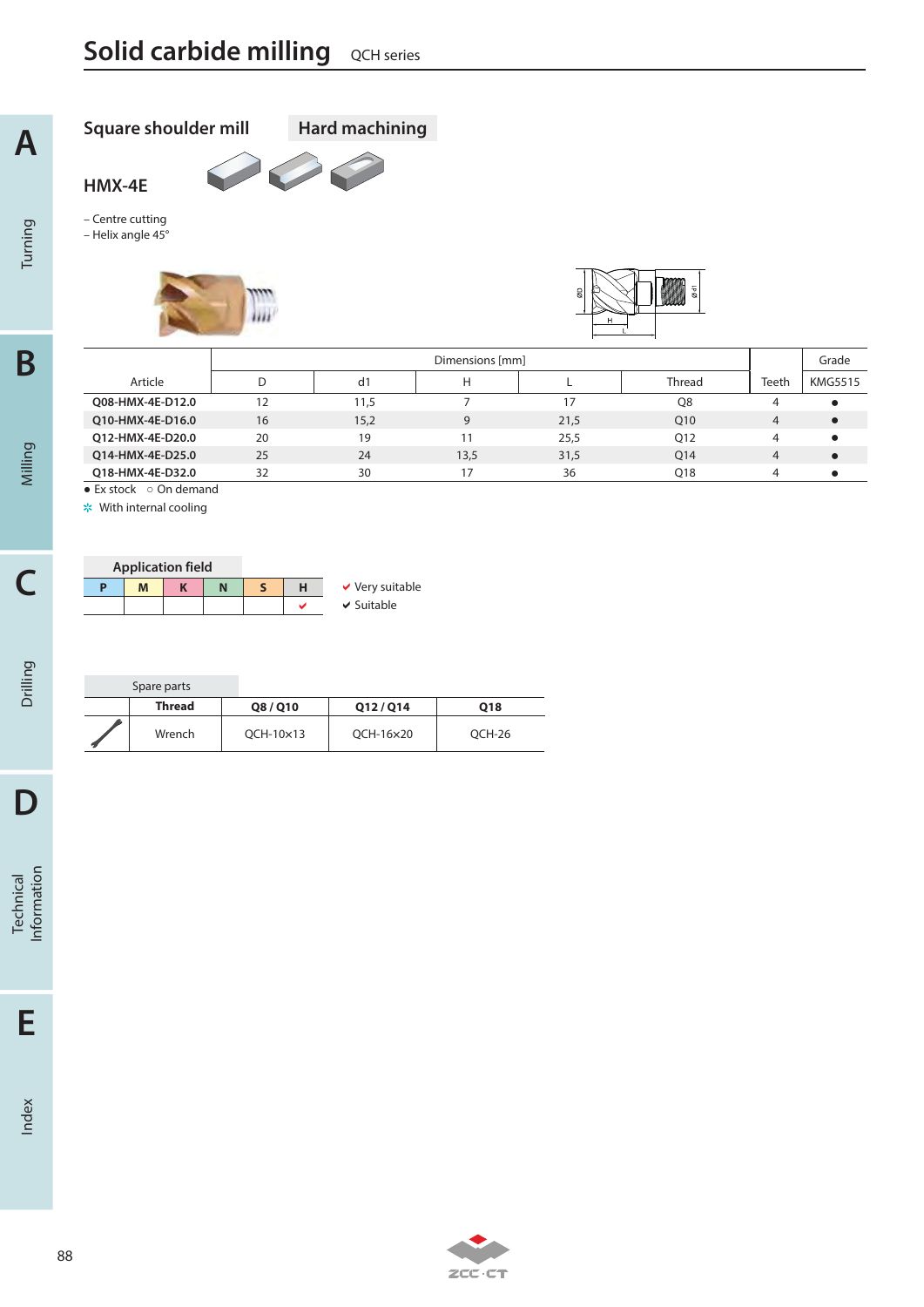QCH series **Solid carbide milling**

**A**

Turning

**B**

Milling

**C**

Drilling

**D**

Technical<br>Information

**E**

Index

**Torus mill Hard machining**

**HMX-4R**

– Centre cutting – Helix angle 35°





|                      |    | Dimensions [mm] |      |                |      |                 |                |                |
|----------------------|----|-----------------|------|----------------|------|-----------------|----------------|----------------|
| Article              | D  | R               | d1   | Н              |      | <b>Thread</b>   | Teeth          | <b>KMG5515</b> |
| O08-HMX-4R-D12.0R1.0 | 12 |                 | 11,5 | $\overline{7}$ | 17   | O <sub>8</sub>  | 4              | $\bullet$      |
| O08-HMX-4R-D12.0R2.0 | 12 | 2               | 11,5 | $\overline{7}$ | 17   | O <sub>8</sub>  | $\overline{4}$ | $\bullet$      |
| O10-HMX-4R-D16.0R1.0 | 16 |                 | 15,2 | 9              | 21,5 | O <sub>10</sub> | 4              | $\bullet$      |
| O10-HMX-4R-D16.0R1.5 | 16 | 1.5             | 15,2 | 9              | 21,5 | O <sub>10</sub> | $\overline{4}$ | $\bullet$      |
| 010-HMX-4R-D16.0R2.0 | 16 | $\overline{2}$  | 15,2 | 9              | 21,5 | O <sub>10</sub> | 4              | $\bullet$      |
| 012-HMX-4R-D20.0R1.0 | 20 |                 | 19   | 11             | 25,5 | Q12             | $\overline{4}$ | $\bullet$      |
| O12-HMX-4R-D20.0R2.0 | 20 | $\overline{2}$  | 19   | 11             | 25,5 | O12             | 4              | $\bullet$      |
| 014-HMX-4R-D25.0R1.0 | 25 |                 | 24   | 13,5           | 31,5 | Q14             | $\overline{4}$ | $\bullet$      |
| 014-HMX-4R-D25.0R2.0 | 25 | $\overline{2}$  | 24   | 13,5           | 31,5 | Q14             | 4              | $\bullet$      |
| 014-HMX-4R-D25.0R2.5 | 25 | 2,5             | 24   | 13,5           | 31,5 | O <sub>14</sub> | 4              | $\bullet$      |
| 018-HMX-4R-D32.0R1.0 | 32 |                 | 30   | 17             | 36   | O18             | 4              | $\bullet$      |
| 018-HMX-4R-D32.0R2.0 | 32 | $\overline{2}$  | 30   | 17             | 36   | O <sub>18</sub> | $\overline{4}$ | $\bullet$      |
| 018-HMX-4R-D32.0R3.0 | 32 | 3               | 30   | 17             | 36   | Q18             | 4              | $\bullet$      |

**Contract Contract Contract Contract Contract Contract Contract Contract Contract Contract Contract Contract C** 

 $\bullet$  Ex stock  $\circ$  On demand



| Spare parts |           |           |        |
|-------------|-----------|-----------|--------|
| Thread      | Q8/Q10    | 012/014   | Q18    |
| Wrench      | OCH-10×13 | OCH-16×20 | OCH-26 |

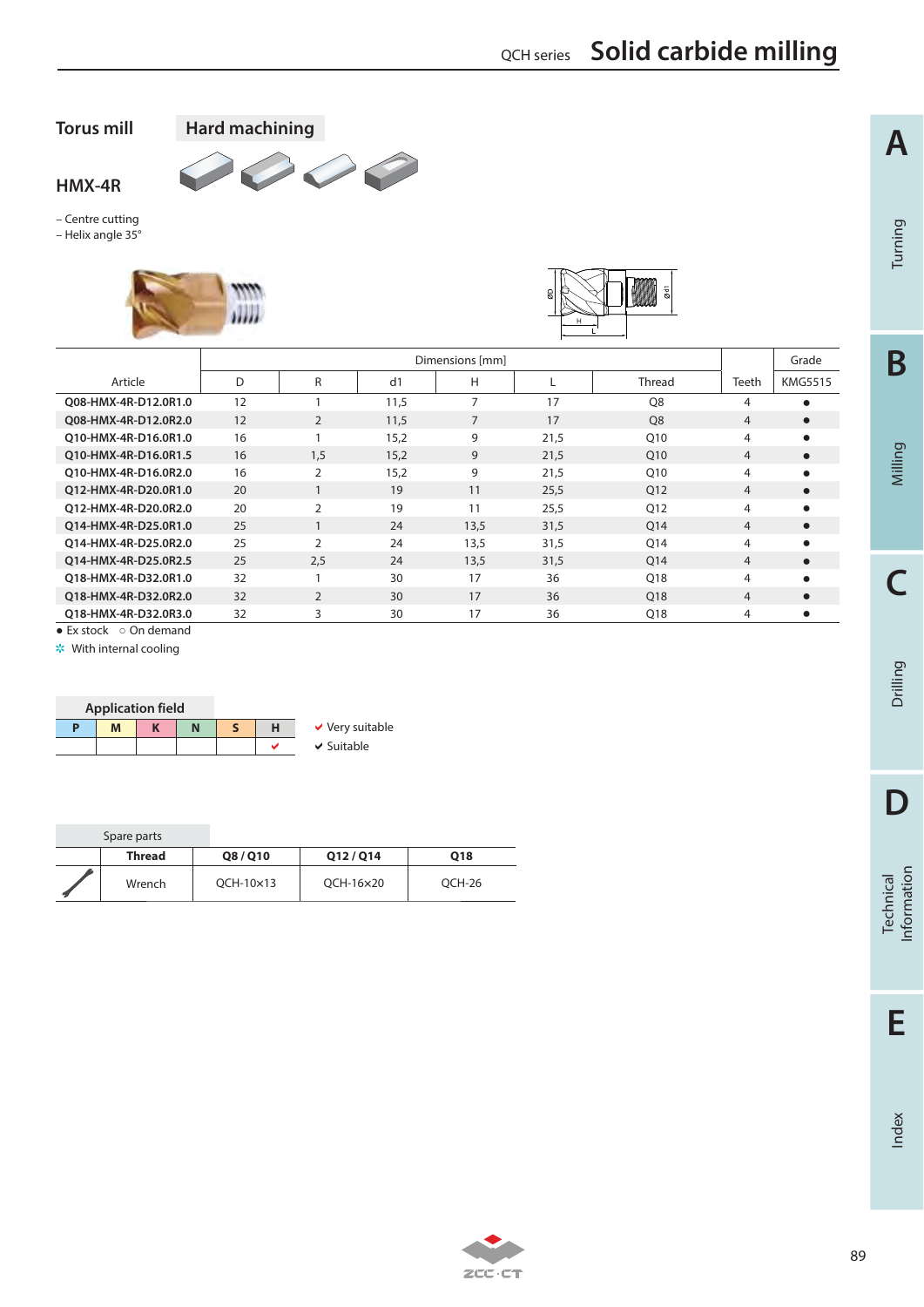## **Accessoires**

**A**

Turning

**B**

Milling

**C**

Drilling

**D**

Technical<br>Information

## Solid carbide shank, stepped



| Article          |    | Dimensions [mm]<br><b>Thread</b> |     |     |                |
|------------------|----|----------------------------------|-----|-----|----------------|
|                  | D  | d1                               | L   | L1  | (M)            |
| G12-QCH-Q08-80C  | 12 | 11,5                             | 80  | 30  | Q <sub>8</sub> |
| G12-QCH-Q08-100C | 12 | 11,5                             | 100 | 50  | Q8             |
| G12-QCH-Q08-120C | 12 | 11,5                             | 120 | 70  | Q8             |
| G16-QCH-Q10-90C  | 16 | 15,2                             | 90  | 40  | Q10            |
| G16-QCH-Q10-120C | 16 | 15,2                             | 120 | 70  | Q10            |
| G16-QCH-Q10-150C | 16 | 15,2                             | 150 | 100 | Q10            |
| G20-QCH-Q12-100C | 20 | 19                               | 100 | 40  | Q12            |
| G20-QCH-Q12-140C | 20 | 19                               | 140 | 80  | Q12            |
| G20-QCH-Q12-180C | 20 | 19                               | 180 | 120 | Q12            |
| G25-QCH-Q14-120C | 25 | 24                               | 120 | 50  | Q14            |
| G25-QCH-Q14-170C | 25 | 24                               | 170 | 100 | Q14            |
| G25-QCH-Q14-220C | 25 | 24                               | 220 | 150 | Q14            |
| G32-QCH-Q18-140C | 32 | 30                               | 140 | 70  | Q18            |
| G32-QCH-Q18-200C | 32 | 30                               | 200 | 130 | Q18            |
| G32-QCH-Q18-260C | 32 | 30                               | 260 | 190 | Q18            |
| G32-QCH-Q18-320C | 32 | 30                               | 320 | 250 | Q18            |

## Solid carbide shank, tapered



| Article                |    |      | Dimensions [mm] |     | <b>Thread</b>   | Angle |
|------------------------|----|------|-----------------|-----|-----------------|-------|
|                        |    | d1   |                 | L1  | (M)             | (A)   |
| G16-QCH-Q08-140C-ZJ90  | 16 | 11,5 | 140             | 90  | Q8              | 10    |
| G20-OCH-O10-200C-ZJ140 | 20 | 15.2 | 200             | 140 | O8              | 0,8   |
| G25-QCH-Q12-250C-ZJ180 | 25 | 19   | 250             | 180 | O8              | 0,8   |
| G32-OCH-O14-270C-ZJ200 | 32 | 30   | 270             | 200 | O <sub>10</sub> | 0,8   |

**E**

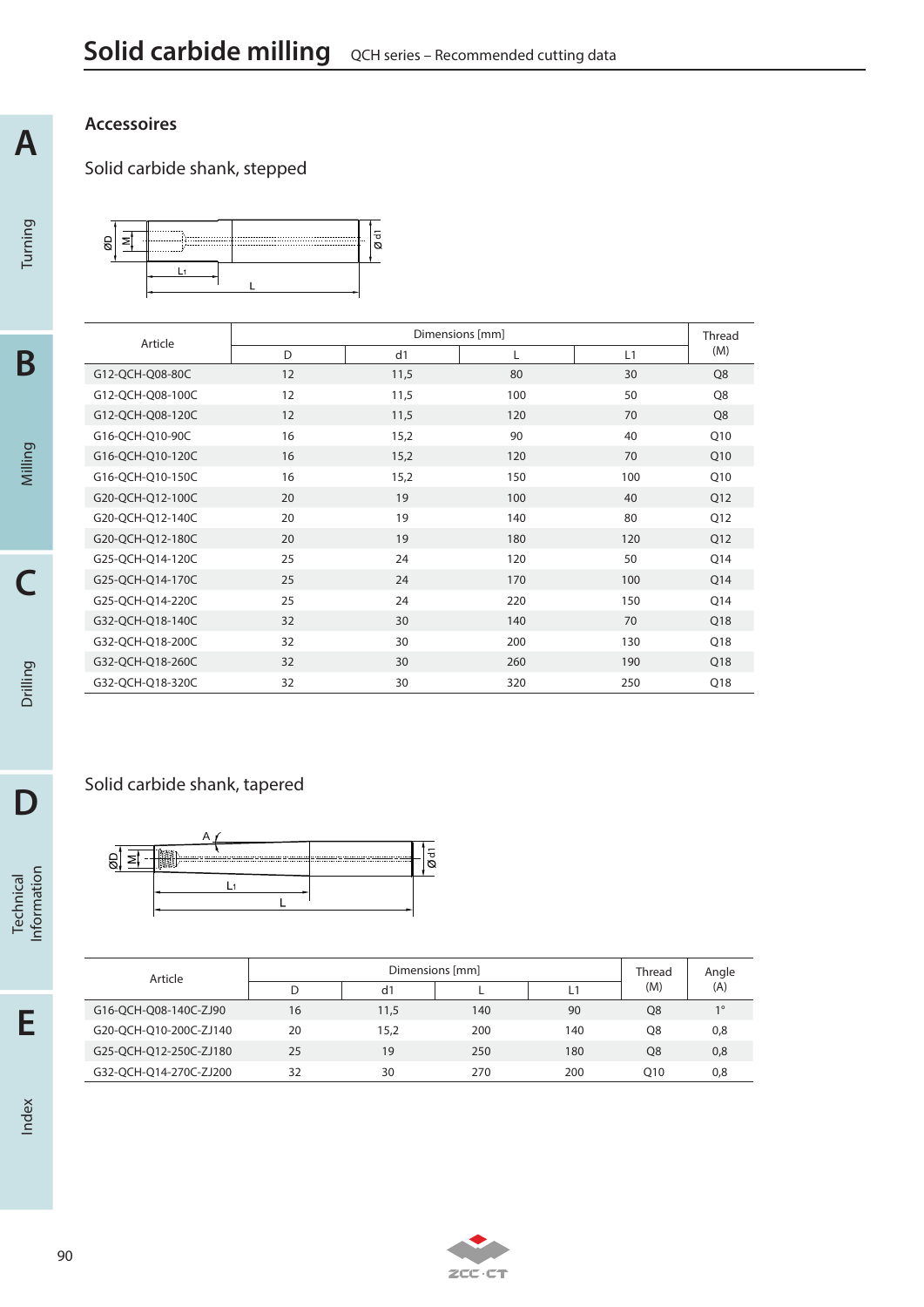## QCH series **Solid carbide milling**

| <b>Notes</b><br> | A                        |
|------------------|--------------------------|
|                  |                          |
|                  |                          |
|                  | Turning                  |
|                  |                          |
|                  |                          |
|                  | B                        |
| .                |                          |
|                  |                          |
| .                | Milling                  |
|                  |                          |
|                  |                          |
| $\cdots$         |                          |
|                  |                          |
| .                |                          |
|                  | Drilling                 |
| .                |                          |
|                  |                          |
| .                |                          |
|                  |                          |
| $\ddotsc$        |                          |
| $\cdots$         | Technical<br>Information |
| .                |                          |
| .                |                          |
| $\ddots$         | E                        |
|                  |                          |
|                  |                          |
|                  | Index                    |
| .                |                          |
| .                |                          |

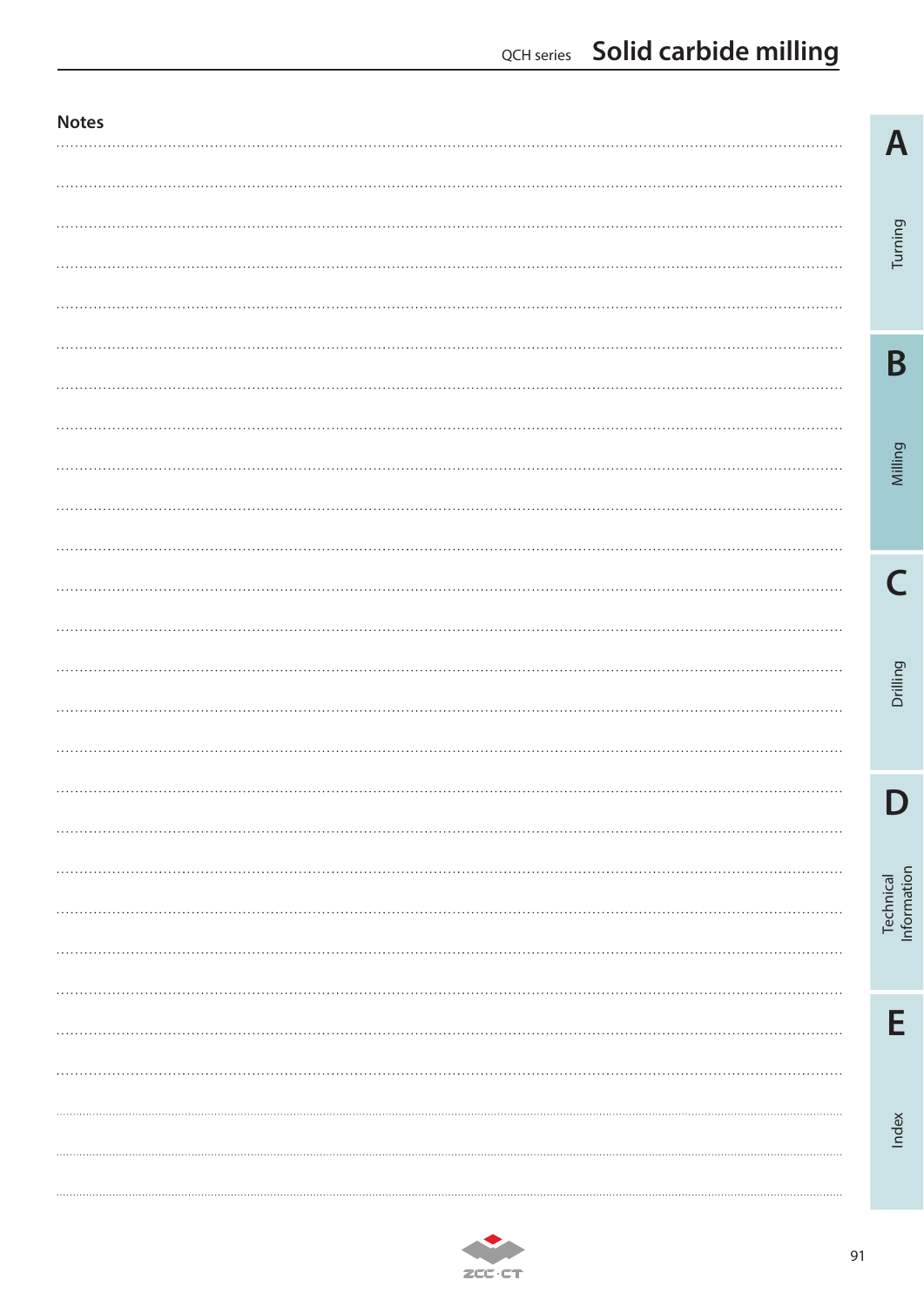## **End mill – QCH series**

**A**

| A           |   |   |                                                                                                                                                                                                                                                                                                                                                                     |                                           |                       |                     |                         |                  |                | Starting values for cutting speed $v_c$ [m/min] |                |     |     |                                          |                 |  |
|-------------|---|---|---------------------------------------------------------------------------------------------------------------------------------------------------------------------------------------------------------------------------------------------------------------------------------------------------------------------------------------------------------------------|-------------------------------------------|-----------------------|---------------------|-------------------------|------------------|----------------|-------------------------------------------------|----------------|-----|-----|------------------------------------------|-----------------|--|
|             |   |   |                                                                                                                                                                                                                                                                                                                                                                     |                                           |                       |                     |                         |                  |                | $Q^{**}$ -PM-4E<br>$Q^{**}$ -PM-4R              |                |     |     | $Q^{**}PM-2B$<br>$Q^{**}$ PM-4B          |                 |  |
|             |   |   |                                                                                                                                                                                                                                                                                                                                                                     |                                           |                       |                     |                         |                  | Slot milling   | Shoulder milling                                |                |     |     |                                          |                 |  |
| Turning     |   |   |                                                                                                                                                                                                                                                                                                                                                                     | Composition / structure / heat treatment  |                       | Brinell<br>hardness | Machining group         | $Ø$ [mm]         | $a_{p \max}$   | $Ø$ [mm]                                        | $a_{e \, max}$ |     |     |                                          |                 |  |
|             |   |   |                                                                                                                                                                                                                                                                                                                                                                     |                                           |                       | HB                  |                         | 0 < x < 3        | $0,3 \times D$ | 0 < x < 20                                      | 0,15xD         |     |     |                                          |                 |  |
|             |   |   |                                                                                                                                                                                                                                                                                                                                                                     |                                           |                       |                     |                         | $3 \leq x < 6$   | $0,3 \times D$ |                                                 |                |     |     |                                          |                 |  |
|             |   |   |                                                                                                                                                                                                                                                                                                                                                                     |                                           |                       |                     |                         | $6 \le x \le 20$ | $0.5 \times D$ |                                                 |                |     |     |                                          |                 |  |
|             |   |   |                                                                                                                                                                                                                                                                                                                                                                     |                                           |                       |                     |                         |                  |                | <b>KMG405</b>                                   |                |     |     | <b>KMG405</b>                            |                 |  |
|             |   |   |                                                                                                                                                                                                                                                                                                                                                                     |                                           |                       |                     |                         |                  |                | $a_e/D$                                         |                |     |     | $\mathsf{a}_{\mathsf{e}}$ / $\mathsf{D}$ |                 |  |
|             |   |   |                                                                                                                                                                                                                                                                                                                                                                     |                                           |                       |                     |                         | 1/1              | 1/2            | 1/10                                            | f-group        | 1/1 | 1/2 | 1/10                                     | f-group         |  |
| Β           |   |   |                                                                                                                                                                                                                                                                                                                                                                     | approx. 0,15 % C                          | annealed              | 125                 | $\overline{1}$          | 165              | 220            | 300                                             | $\mathbf{1}$   |     | 270 | 300                                      | 5               |  |
|             |   |   |                                                                                                                                                                                                                                                                                                                                                                     | approx. 0,45 % C                          | annealed              | 190                 | $\overline{2}$          | 160              | 210            | 285                                             | $\mathbf{1}$   |     | 260 | 285                                      | 5               |  |
|             |   |   |                                                                                                                                                                                                                                                                                                                                                                     | approx. 0,45 % C                          | tempered              | 250                 | $\overline{\mathbf{3}}$ | 120              | 155            | 210                                             | $\mathbf{1}$   |     | 190 | 210                                      | 5               |  |
|             |   |   |                                                                                                                                                                                                                                                                                                                                                                     | approx. 0,75 % C                          | annealed              | 270                 | $\overline{4}$          | 100              | 135            | 180                                             | $\mathbf{1}$   |     | 165 | 180                                      | 5               |  |
|             |   |   |                                                                                                                                                                                                                                                                                                                                                                     | approx. 0,75 % C                          | tempered              | 300                 | 5                       | 95               | 125            | 165                                             | $\mathbf{1}$   |     | 150 | 165                                      | 5               |  |
|             |   | P |                                                                                                                                                                                                                                                                                                                                                                     |                                           | annealed              | 180                 | 6                       |                  |                |                                                 |                |     |     |                                          | 5               |  |
|             |   |   |                                                                                                                                                                                                                                                                                                                                                                     |                                           | tempered              | 275                 | $\overline{7}$          | 125              | 165            | 225                                             | $\mathbf{1}$   |     | 205 | 225                                      |                 |  |
| Milling     |   |   | Material group<br>Unalloyed steel<br>Low-alloyed steel<br>tool steel<br>Stainless steel<br>Grey cast iron<br>Malleable cast iron<br>Aluminium wrought alloys<br>Cast aluminium alloys<br>Copper and copper alloys<br>(bronze/brass)<br>Heat-resistant alloys<br>Titanium alloys<br>Hardened steel<br>Hard cast iron<br>Hardened cast iron<br>Non-metallic materials |                                           | tempered              | 300                 | 8                       | 100              | 135            | 180                                             | $\mathbf{1}$   |     | 165 | 180                                      | $\sqrt{5}$<br>5 |  |
|             |   |   |                                                                                                                                                                                                                                                                                                                                                                     |                                           |                       |                     | 9                       | 95               | 125            | 165                                             | $\mathbf{1}$   |     | 150 | 165                                      |                 |  |
|             |   |   |                                                                                                                                                                                                                                                                                                                                                                     |                                           | tempered              | 350                 |                         | 90               | 115            | 160                                             | $\mathbf{1}$   |     | 145 | 160                                      | $\sqrt{5}$      |  |
|             |   |   |                                                                                                                                                                                                                                                                                                                                                                     |                                           | annealed              | 200                 | 10                      | 120              | 155            | 210                                             | $\mathbf{1}$   |     | 190 | 210                                      | 5               |  |
|             |   |   |                                                                                                                                                                                                                                                                                                                                                                     |                                           | hardened and tempered | 325                 | 11                      | 90               | 120            | 160                                             | $\mathbf{1}$   |     | 145 | 160                                      | $\sqrt{5}$      |  |
|             |   |   |                                                                                                                                                                                                                                                                                                                                                                     | ferritic/martensitic                      | annealed              | 200                 | 12                      | 55               | 75             | 100                                             | $\mathbf{1}$   |     | 90  | 100                                      | 5               |  |
|             |   | M |                                                                                                                                                                                                                                                                                                                                                                     | martensitic                               | tempered              | 240                 | 13                      | 50               | 65             | 85                                              | $\mathbf{1}$   |     | 80  | 85                                       | 5               |  |
|             |   |   | High-alloyed steel and high-alloyed<br>Cast iron with spheroidal graphite                                                                                                                                                                                                                                                                                           | austenitic                                | quench hardened       | 180                 | 14                      | 60               | 75             | 105                                             | $\mathbf{1}$   |     | 95  | 105                                      | 5               |  |
|             |   |   |                                                                                                                                                                                                                                                                                                                                                                     | austenitic-ferritic                       |                       | 230                 | 15                      | 50               | 65             | 85                                              | $\mathbf{1}$   |     | 80  | 85                                       | 5               |  |
| Drilling    |   |   | perlitic/ferritic                                                                                                                                                                                                                                                                                                                                                   |                                           | 180                   | 16                  | 125                     | 165              | 220            | $\mathbf{1}$                                    |                | 200 | 220 | $\sqrt{5}$                               |                 |  |
|             |   |   | perlitic (martensitic)                                                                                                                                                                                                                                                                                                                                              |                                           | 260                   | 17                  | 100                     | 135              | 180            | $\mathbf{1}$                                    |                | 165 | 180 | 5                                        |                 |  |
|             | Κ |   | ferritic                                                                                                                                                                                                                                                                                                                                                            |                                           | 160                   | 18                  | 150                     | 200              | 270            | $\mathbf{1}$                                    |                | 245 | 270 | $\sqrt{5}$                               |                 |  |
|             |   |   | perlitic                                                                                                                                                                                                                                                                                                                                                            |                                           | 250                   | 19                  | 120                     | 155              | 210            | $\mathbf{1}$                                    |                | 190 | 210 | 5                                        |                 |  |
|             |   |   |                                                                                                                                                                                                                                                                                                                                                                     | ferritic                                  |                       | 130                 | 20                      | 165              | 220            | 300                                             | $\mathbf{1}$   |     | 270 | 300                                      | 5               |  |
|             |   |   |                                                                                                                                                                                                                                                                                                                                                                     | perlitic                                  |                       | 230                 | 21                      | 135              | 180            | 240                                             | $\mathbf{1}$   |     | 220 | 240                                      | 5               |  |
|             |   |   |                                                                                                                                                                                                                                                                                                                                                                     | cannot be hardened                        |                       | 60                  | 22                      |                  |                |                                                 |                |     |     |                                          |                 |  |
|             |   |   |                                                                                                                                                                                                                                                                                                                                                                     | hardenable                                | hardened              | 100                 | 23                      |                  |                |                                                 |                |     |     |                                          |                 |  |
|             |   |   |                                                                                                                                                                                                                                                                                                                                                                     | $\leq$ 12% Si, cannot be hardened         |                       | 75                  | 24                      |                  |                |                                                 |                |     |     |                                          |                 |  |
|             |   | N |                                                                                                                                                                                                                                                                                                                                                                     | $\leq$ 12% Si, hardenable                 | hardened              | 90                  | 25                      |                  |                |                                                 |                |     |     |                                          |                 |  |
|             |   |   |                                                                                                                                                                                                                                                                                                                                                                     | > 12% Si, cannot be hardened              |                       | 130                 | 26                      |                  |                |                                                 |                |     |     |                                          |                 |  |
|             |   |   |                                                                                                                                                                                                                                                                                                                                                                     | machining steel, PB> 1%                   |                       | 110                 | 27                      |                  |                |                                                 |                |     |     |                                          |                 |  |
|             |   |   |                                                                                                                                                                                                                                                                                                                                                                     | CuZn, CuSnZn                              |                       | 90                  | 28                      |                  |                |                                                 |                |     |     |                                          |                 |  |
|             |   |   |                                                                                                                                                                                                                                                                                                                                                                     | CuSn, Pb-free copper, electrolytic copper |                       | 100                 | 29                      |                  |                |                                                 |                |     |     |                                          |                 |  |
| Information |   |   |                                                                                                                                                                                                                                                                                                                                                                     | Fe-based alloys                           | annealed              | 200                 | 30                      |                  |                |                                                 |                |     |     |                                          |                 |  |
| Technical   |   |   |                                                                                                                                                                                                                                                                                                                                                                     |                                           | hardened              | 280                 | 31                      |                  |                |                                                 |                |     |     |                                          |                 |  |
|             |   |   |                                                                                                                                                                                                                                                                                                                                                                     |                                           | annealed              | 250                 | 32                      |                  |                |                                                 |                |     |     |                                          |                 |  |
|             |   | S |                                                                                                                                                                                                                                                                                                                                                                     | Ni or Co bass                             | hardened              | 350                 | 33                      |                  |                |                                                 |                |     |     |                                          |                 |  |
|             |   |   |                                                                                                                                                                                                                                                                                                                                                                     |                                           | cast                  | 320                 | 34                      |                  |                |                                                 |                |     |     |                                          |                 |  |
|             |   |   |                                                                                                                                                                                                                                                                                                                                                                     | pure titanium                             |                       | $R_m$ 400           | 35                      |                  |                |                                                 |                |     |     |                                          |                 |  |
|             |   |   |                                                                                                                                                                                                                                                                                                                                                                     | $\alpha$ and $\beta$ alloys               | hardened              | $R_m$ 1050          | 36                      |                  |                |                                                 |                |     |     |                                          |                 |  |
|             |   |   |                                                                                                                                                                                                                                                                                                                                                                     |                                           | hardened and tempered | 55 HRC              | 37                      | 80               | 105            | 140                                             | $\mathbf{1}$   |     |     |                                          |                 |  |
| Е           | H |   |                                                                                                                                                                                                                                                                                                                                                                     | hardened and tempered                     | 60 HRC                | 38                  |                         |                  |                |                                                 |                |     |     |                                          |                 |  |
|             |   |   |                                                                                                                                                                                                                                                                                                                                                                     | cast                                      | 400                   | 39                  | 105                     | 140              | 185            | $\mathbf{1}$                                    |                |     |     |                                          |                 |  |
|             |   |   |                                                                                                                                                                                                                                                                                                                                                                     |                                           | hardened and tempered | 55 HRC              | 40                      |                  |                |                                                 |                |     |     |                                          |                 |  |
|             |   |   |                                                                                                                                                                                                                                                                                                                                                                     | Thermoplasts                              |                       |                     | 41                      |                  |                |                                                 |                |     |     |                                          |                 |  |
|             |   |   |                                                                                                                                                                                                                                                                                                                                                                     | Thermosetting plastics                    |                       |                     | 42                      |                  |                |                                                 |                |     |     |                                          |                 |  |
|             |   | Х |                                                                                                                                                                                                                                                                                                                                                                     | Plastic, glass-fibre reinforced GFRP      |                       |                     | 43                      |                  |                |                                                 |                |     |     |                                          |                 |  |
| Index       |   |   |                                                                                                                                                                                                                                                                                                                                                                     | Plastic, carbon fibre reinforced CFRP     |                       |                     | 44                      |                  |                |                                                 |                |     |     |                                          |                 |  |
|             |   |   |                                                                                                                                                                                                                                                                                                                                                                     | Graphite                                  |                       |                     | 45                      |                  |                |                                                 |                |     |     |                                          |                 |  |
|             |   |   |                                                                                                                                                                                                                                                                                                                                                                     | Wood                                      |                       |                     | 46                      |                  |                |                                                 |                |     |     |                                          |                 |  |
|             |   |   | Note: The given cutting values are quide values which were determined under ideal conditions                                                                                                                                                                                                                                                                        |                                           |                       |                     |                         |                  |                |                                                 |                |     |     |                                          |                 |  |

Note: The given cutting values are guide values, which were determined under ideal conditions. The values have to be adapted in individual cases.

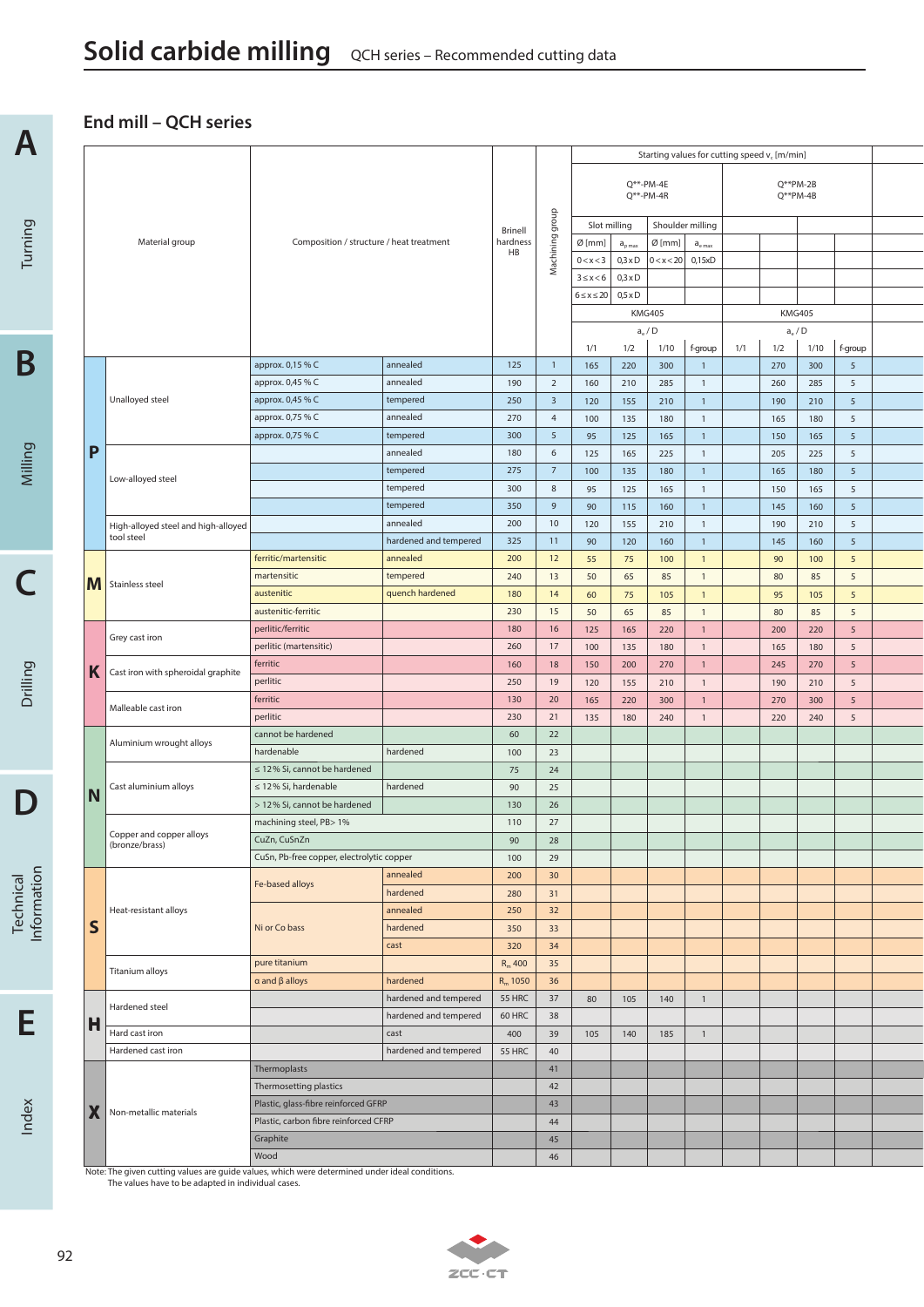## QCH series – Recommended cutting data **Solid carbide milling**

|                  |                                          |                         |                                         |                  |                                          |                  |                               | Starting values for cutting speed $v_c$ [m/min] |  |  |  |  |  | A                        |
|------------------|------------------------------------------|-------------------------|-----------------------------------------|------------------|------------------------------------------|------------------|-------------------------------|-------------------------------------------------|--|--|--|--|--|--------------------------|
|                  |                                          |                         |                                         |                  |                                          |                  |                               |                                                 |  |  |  |  |  |                          |
|                  | $Q^{**}$ -HMX-4E<br>$Q^{**}$ -HMX-4R     |                         |                                         |                  | $Q^{**}$ -HMX-2B<br>$Q^{**}$ -HMX-4B     |                  |                               |                                                 |  |  |  |  |  |                          |
|                  |                                          | Shoulder milling        |                                         |                  |                                          |                  |                               |                                                 |  |  |  |  |  |                          |
| $\emptyset$ [mm] | $\mathsf{a}_{\mathsf{p}\,\mathsf{max}}$  | $\emptyset$ [mm]        | $\mathsf{a}_{\mathsf{e}\,\mathsf{max}}$ | $\emptyset$ [mm] | $a_{p \max}$                             | $\emptyset$ [mm] | $\mathsf{a}_{\mathsf{e}\max}$ |                                                 |  |  |  |  |  | Turning                  |
|                  |                                          | $0 < x \le 20$ 0.15 x D |                                         |                  |                                          |                  |                               |                                                 |  |  |  |  |  |                          |
|                  |                                          |                         |                                         |                  |                                          |                  |                               |                                                 |  |  |  |  |  |                          |
|                  |                                          | KMG5515                 |                                         |                  | <b>KMG5515</b>                           |                  |                               |                                                 |  |  |  |  |  |                          |
|                  | $\mathsf{a}_{\mathrm{e}}$ / $\mathsf{D}$ |                         |                                         |                  | $\mathsf{a}_{\mathrm{e}}$ / $\mathsf{D}$ |                  |                               |                                                 |  |  |  |  |  |                          |
| 1/1              | 1/2                                      | 1/10                    | f-group                                 | 1/1              | 1/2                                      | 1/10             | f-group                       |                                                 |  |  |  |  |  |                          |
|                  |                                          |                         |                                         |                  |                                          |                  |                               |                                                 |  |  |  |  |  | B                        |
|                  |                                          |                         |                                         |                  |                                          |                  |                               |                                                 |  |  |  |  |  |                          |
|                  |                                          |                         |                                         |                  |                                          |                  |                               |                                                 |  |  |  |  |  |                          |
|                  |                                          |                         |                                         |                  |                                          |                  |                               |                                                 |  |  |  |  |  |                          |
|                  |                                          |                         |                                         |                  |                                          |                  |                               |                                                 |  |  |  |  |  | Milling                  |
|                  |                                          |                         |                                         |                  |                                          |                  |                               |                                                 |  |  |  |  |  |                          |
|                  |                                          |                         |                                         |                  |                                          |                  |                               |                                                 |  |  |  |  |  |                          |
|                  |                                          |                         |                                         |                  |                                          |                  |                               |                                                 |  |  |  |  |  |                          |
|                  |                                          |                         |                                         |                  |                                          |                  |                               |                                                 |  |  |  |  |  |                          |
|                  |                                          |                         |                                         |                  |                                          |                  |                               |                                                 |  |  |  |  |  |                          |
|                  |                                          |                         |                                         |                  |                                          |                  |                               |                                                 |  |  |  |  |  | $\overline{\phantom{a}}$ |
|                  |                                          |                         |                                         |                  |                                          |                  |                               |                                                 |  |  |  |  |  |                          |
|                  |                                          |                         |                                         |                  |                                          |                  |                               |                                                 |  |  |  |  |  |                          |
|                  |                                          |                         |                                         |                  |                                          |                  |                               |                                                 |  |  |  |  |  |                          |
|                  |                                          |                         |                                         |                  |                                          |                  |                               |                                                 |  |  |  |  |  |                          |
|                  |                                          |                         |                                         |                  |                                          |                  |                               |                                                 |  |  |  |  |  | Drilling                 |
|                  |                                          |                         |                                         |                  |                                          |                  |                               |                                                 |  |  |  |  |  |                          |
|                  |                                          |                         |                                         |                  |                                          |                  |                               |                                                 |  |  |  |  |  |                          |
|                  |                                          |                         |                                         |                  |                                          |                  |                               |                                                 |  |  |  |  |  |                          |
|                  |                                          |                         |                                         |                  |                                          |                  |                               |                                                 |  |  |  |  |  |                          |
|                  |                                          |                         |                                         |                  |                                          |                  |                               |                                                 |  |  |  |  |  |                          |
|                  |                                          |                         |                                         |                  |                                          |                  |                               |                                                 |  |  |  |  |  | D                        |
|                  |                                          |                         |                                         |                  |                                          |                  |                               |                                                 |  |  |  |  |  |                          |
|                  |                                          |                         |                                         |                  |                                          |                  |                               |                                                 |  |  |  |  |  |                          |
|                  |                                          |                         |                                         |                  |                                          |                  |                               |                                                 |  |  |  |  |  |                          |
|                  |                                          |                         |                                         |                  |                                          |                  |                               |                                                 |  |  |  |  |  |                          |
|                  |                                          |                         |                                         |                  |                                          |                  |                               |                                                 |  |  |  |  |  | Technical<br>Information |
|                  |                                          |                         |                                         |                  |                                          |                  |                               |                                                 |  |  |  |  |  |                          |
|                  |                                          |                         |                                         |                  |                                          |                  |                               |                                                 |  |  |  |  |  |                          |
|                  |                                          |                         |                                         |                  |                                          |                  |                               |                                                 |  |  |  |  |  |                          |
| 55               | 100                                      | 125                     | $\overline{\mathbf{3}}$                 |                  | 130                                      | 145              | $\,$ 7 $\,$                   |                                                 |  |  |  |  |  |                          |
| 55               | 95                                       | 120                     | $\overline{\mathbf{3}}$                 |                  | 80                                       | 90               | $\overline{7}$                |                                                 |  |  |  |  |  |                          |
| 70               | 125                                      | 160                     | $\overline{\mathbf{3}}$                 |                  | 163                                      | 181              | $\,$ 7 $\,$                   |                                                 |  |  |  |  |  | E                        |
| 55               | 100                                      | 125                     | $\overline{\mathbf{3}}$                 |                  | 109                                      | 145              | $7\overline{ }$               |                                                 |  |  |  |  |  |                          |
|                  |                                          |                         |                                         |                  |                                          |                  |                               |                                                 |  |  |  |  |  |                          |
|                  |                                          |                         |                                         |                  |                                          |                  |                               |                                                 |  |  |  |  |  |                          |
|                  |                                          |                         |                                         |                  |                                          |                  |                               |                                                 |  |  |  |  |  |                          |
|                  |                                          |                         |                                         |                  |                                          |                  |                               |                                                 |  |  |  |  |  | Index                    |
|                  |                                          |                         |                                         |                  |                                          |                  |                               |                                                 |  |  |  |  |  |                          |
|                  |                                          |                         |                                         |                  |                                          |                  |                               |                                                 |  |  |  |  |  |                          |